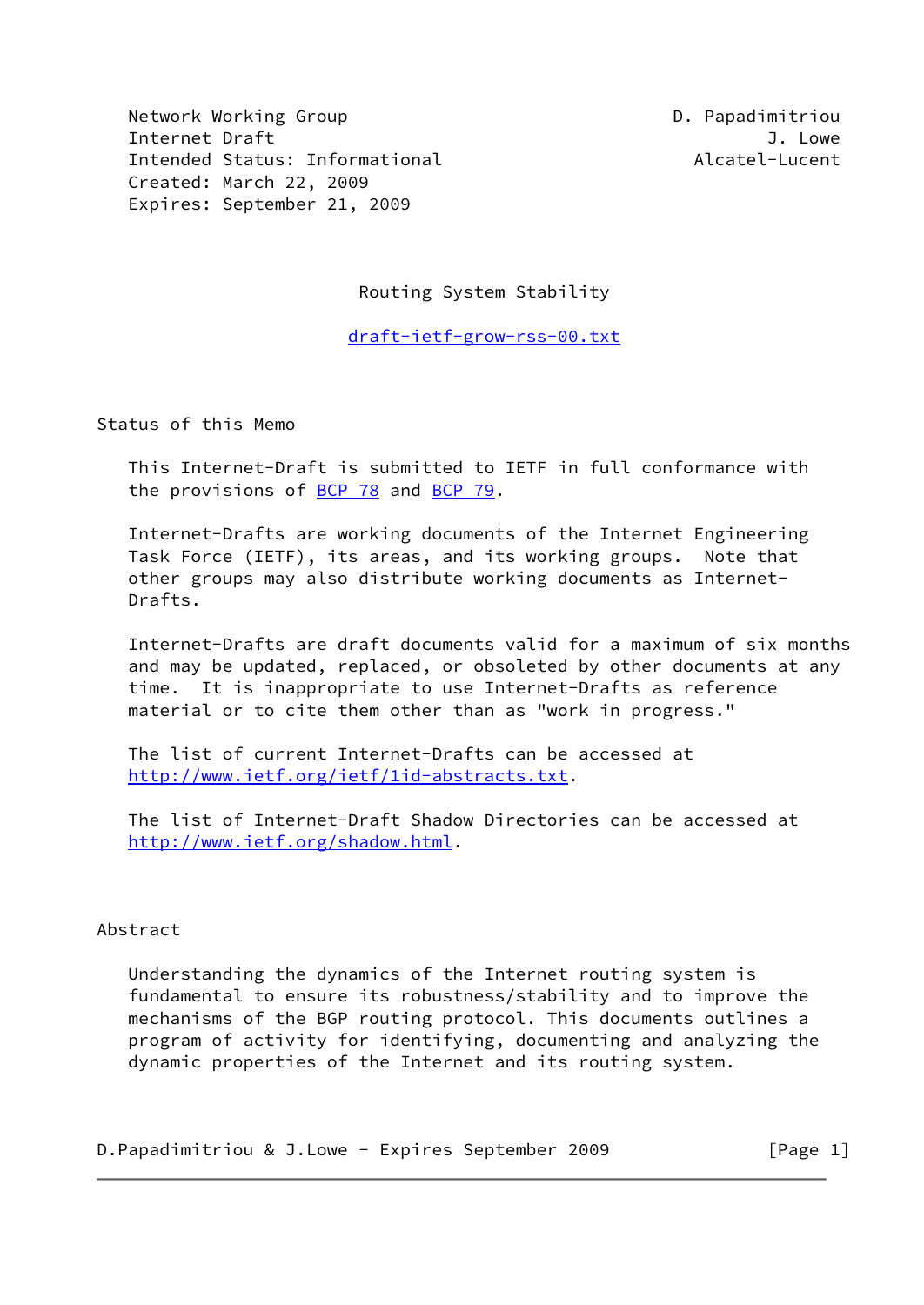Conventions used in this document

 The key words "MUST", "MUST NOT", "REQUIRED", "SHALL", "SHALL NOT", "SHOULD", "SHOULD NOT", "RECOMMENDED", "MAY", and "OPTIONAL" in this document are to be interpreted as described in [\[RFC2119](https://datatracker.ietf.org/doc/pdf/rfc2119)].

Document History

This is the initial version of this document.

<span id="page-1-0"></span>[1](#page-1-0). Introduction

 Understanding the dynamics of the Internet routing system is fundamental to ensuring its stability and improving the mechanisms of the BGP routing protocol [\[RFC4271](https://datatracker.ietf.org/doc/pdf/rfc4271)]. Investigations on the Internet routing system dynamics involve investigations on routing engine resource consumption, in particular, memory and CPU.

 System resource consumption depends on two items. First, there is the size of the routing space. The greater the number of routing entries there are, the greater the memory requirement on a routing device, and the greater the need for increased processing and searching capabilities to perform lookup operations. Second, the greater the number of adjacency and peering relationships between routing devices, the greater the dynamics associated with the routing information updates exchanged between all these adjacencies and peerings. This activity also increases the memory requirements for the operation of the routing protocol.

In other words, as the routing system grows  $[Huston07a]$  $[Huston07a]$ , so do the requirements for routing engine memory and processing capacity. From a routing dynamics viewpoint, minimizing the amount of BGP routing information exchanged by routers is key to grappling with increasing requirements on memory and CPU.

 So, although current routing engines could potentially support up to O(1M) routing table entries instabilities resulting i) from routing protocol behavior, ii) routing protocol information exchanges, and iii) changes in network topology may adversely affect the network's ability to remain in a useable state for extended periods of time. Note however that in terms of number of active routing entries, such routing engine could at worst have to deal with O(1M) routes within the next 5 years, see [Fuller07].

<span id="page-1-1"></span>[2](#page-1-1). Objectives

The overall goal is to identify, root cause and document  $-$  in a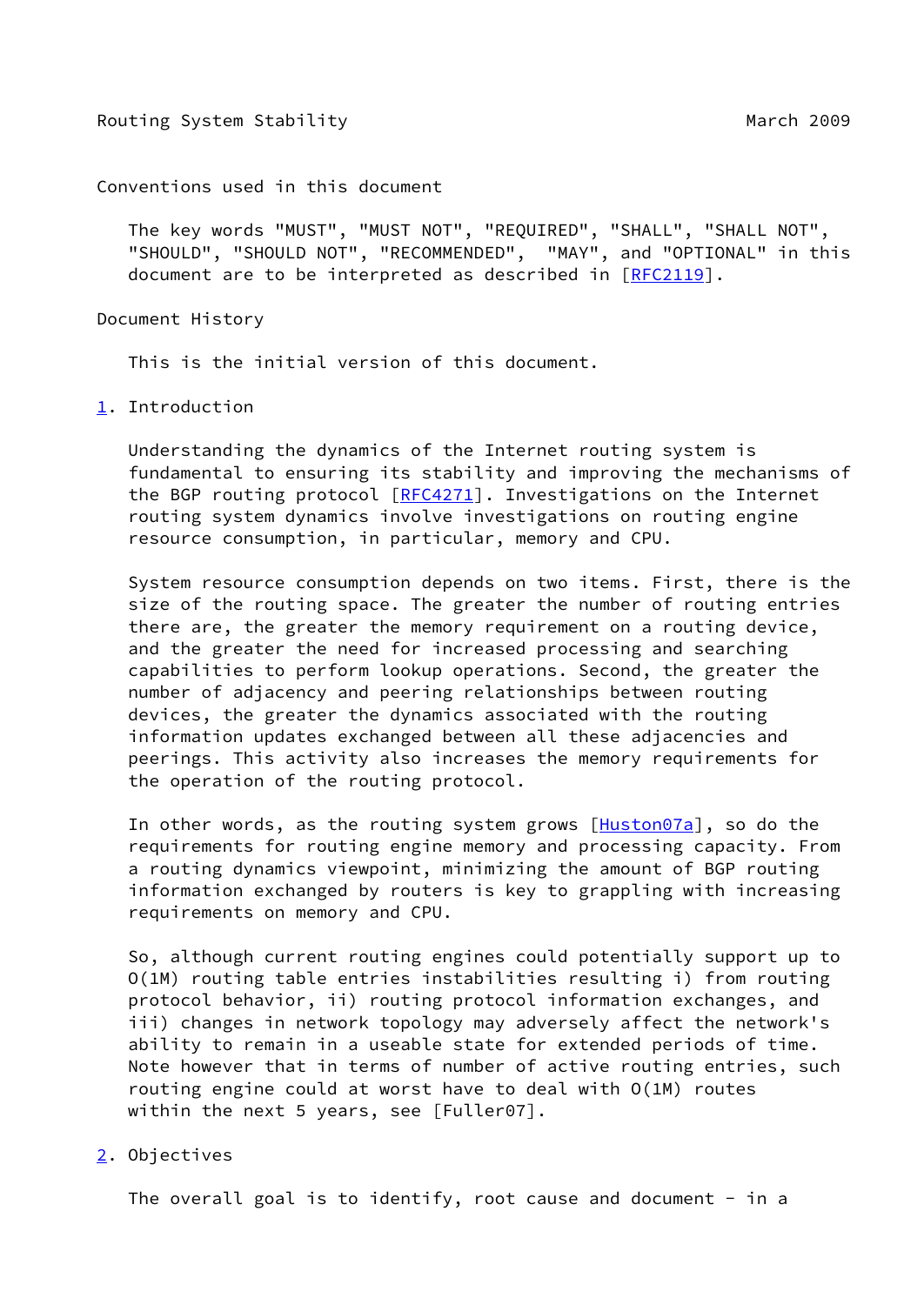structured manner - occurrences of Internet routing stability phenomena using data from operational networks.

|  |  |  | D. Papadimitriou & J. Lowe - Expires September 2009 | [Page 2] |
|--|--|--|-----------------------------------------------------|----------|
|--|--|--|-----------------------------------------------------|----------|

Routing System Stability **March 2009** March 2009

To help accomplish this goal, the following tasks will be undertaken.

- 1. Development of a methodology to process and interpret routing table data. One guiding principle will be to be able to reproduce phenomena previously observed at different locations. This work will include documenting what information to collect and how it should be archived.
- 2. Identification of a set of stability criteria and development of methods for using them to provide a better understanding of the routing system's stability. Other working groups may find this beneficial in addition to the GROW working group.
- 3. Begin investigation into how routing protocol behavior and network dynamics mutually influence each other. The nature of the observations collected in the first task will suggest directions to proceed with this work.

 This proposed approach would allow rigor and consistency to be brought to the study of network and routing stability. For example, it would allow for a unified approach to the cross-validation of techniques for looking at improving path exploration effects on the routing system.

<span id="page-2-0"></span>[3](#page-2-0). Relevance to the GROW working group charter

 This effort fits into the GROW working group's charter to deal with BGP operational issues related to routing table growth rates and the dynamic properties of the routing system.

 GROW has an advisory role to the IDR working group to provide commentary on whether BGP is addressing relevant operational needs and, where appropriate, suggest course corrections, which puts this effort in a central place in the BGP investigation process.

 Also, since the GROW working group community is directly linked to the broader BGP operational community, this effort goes together with obtaining routing table data from the field.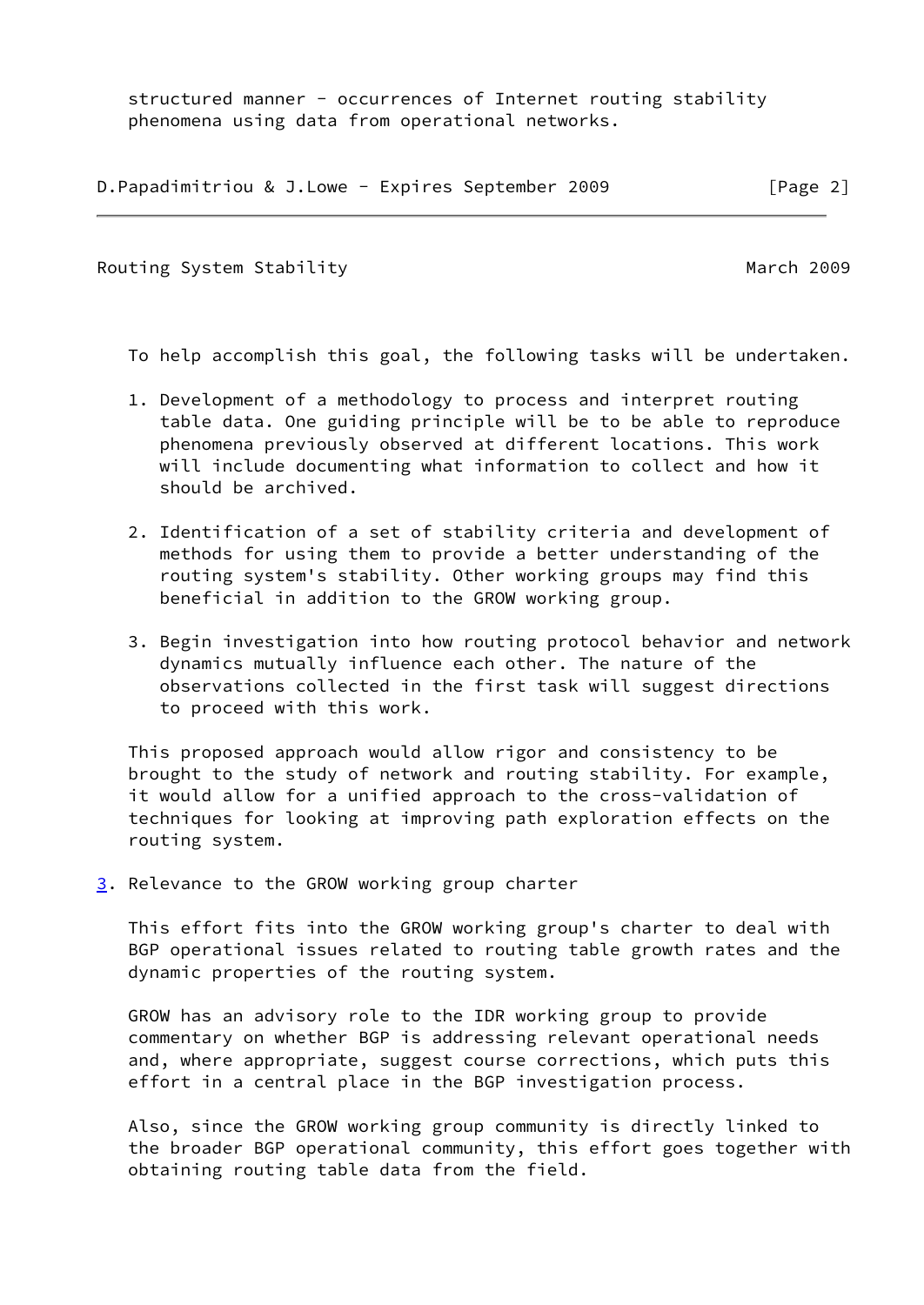## <span id="page-3-0"></span>[4](#page-3-0). Routing system stability

 In order to begin the discussion defined in work item detailed in [Section 2](#page-1-1), point 2, this section proposes a number of definitions for common routing and network stability terms.

 The stability of a routing system is characterized by its response (in terms of processing routing information) to inputs of finite amplitude.

| D. Papadimitriou & J. Lowe - Expires September 2009 | [Page 3] |  |
|-----------------------------------------------------|----------|--|
|-----------------------------------------------------|----------|--|

Routing System Stability **March 2009** March 2009

 These inputs may be classified as either internal system events, such as routing protocol configuration changes, or as external system events, such as routing information updates. Such events are sometimes loosely referred to as routing "instabilities"; however, this term should be reserved for discussion about how the routing system responds to such events.

 A routing system, which returns to its initial equilibrium state, when disturbed by an external and/or internal event, is considered to be stable.

 A routing system, which transitions to a new equilibrium state, when disturbed by an external and/or internal event, is considered to be marginally stable.

 Such state transitions, whether stable or marginal, should occur before the arrival of new input events.

 The magnitude of the output of a stable routing system is small whenever the input is small. That is, a single routing information update shall not result in output amplification. Equivalently, a stable system's output will always decrease to zero whenever the input events stop.

 A routing system, which remains in an unending condition of transition from one state to another when disturbed by an external or internal event, is considered to be unstable.

 The degree to which a routing system, or components thereof, can function correctly in the presence of input events is a measure of the robustness of the system.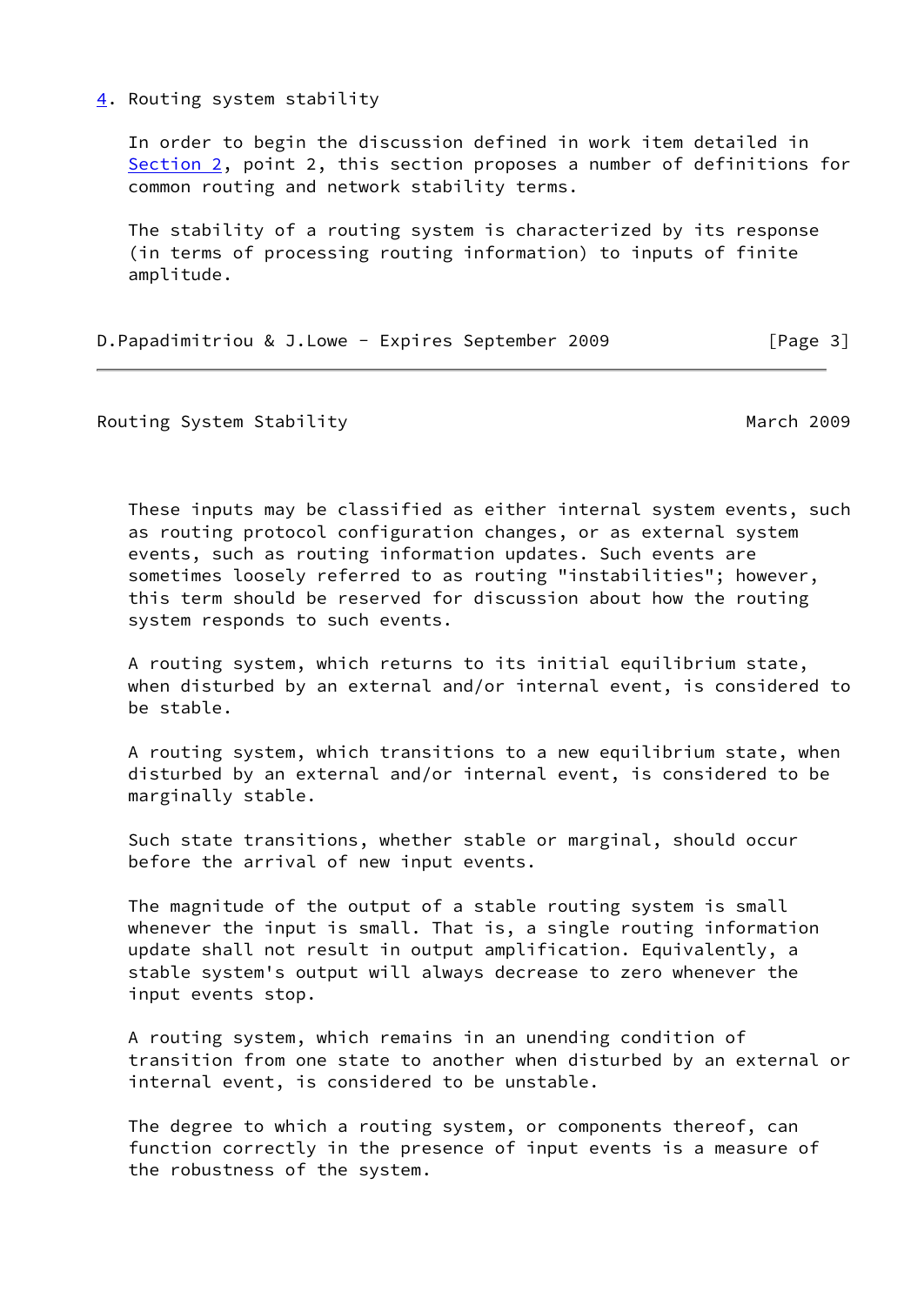A precise definition of stability requires the specification of the following elements:

- o) The system being examined: for example, a system might be comprised of: the routing system and associated events, such as input events, outputs, and related arrival rates.
- o) A convergence metric: a metric to define the convergence characteristics of the system.
- o) A stability metric: a metric that describes the degree of stability of the system and indicates how close the system is to being unstable.

 The convergence and stability metrics may be affected by the following parameters:

D.Papadimitriou & J.Lowe - Expires September 2009 [Page 4]

Routing System Stability **March 2009** March 2009

- o) The number of routing entries (where, each entry R toward an existing prefix D has an associated attribute set A consisting of AS-Path, MED, and Local Preference, etc.);
- o) The number of CPU cycles, C, required to process a routing entry, and its associated memory space, M;
- o) The input events and their arrival rates;
- o) The output events associated with the processing of each input event.
- <span id="page-4-0"></span>[5](#page-4-0). Mathematical formulation

[Section 4](#page-3-0) outlined some proposals for definitions of commonly used stability terms applied to network and routing systems. In this section, an initial attempt is made to build a mathematical formulation around those concepts in order to begin the development of more practical metrics.

<span id="page-4-1"></span>[5.1](#page-4-1) General Formulation

 Let RT be the "Routing Table" and RT(n) represent the routing table at some time n. At time n+1, the routing table can be expressed as the sum of two components: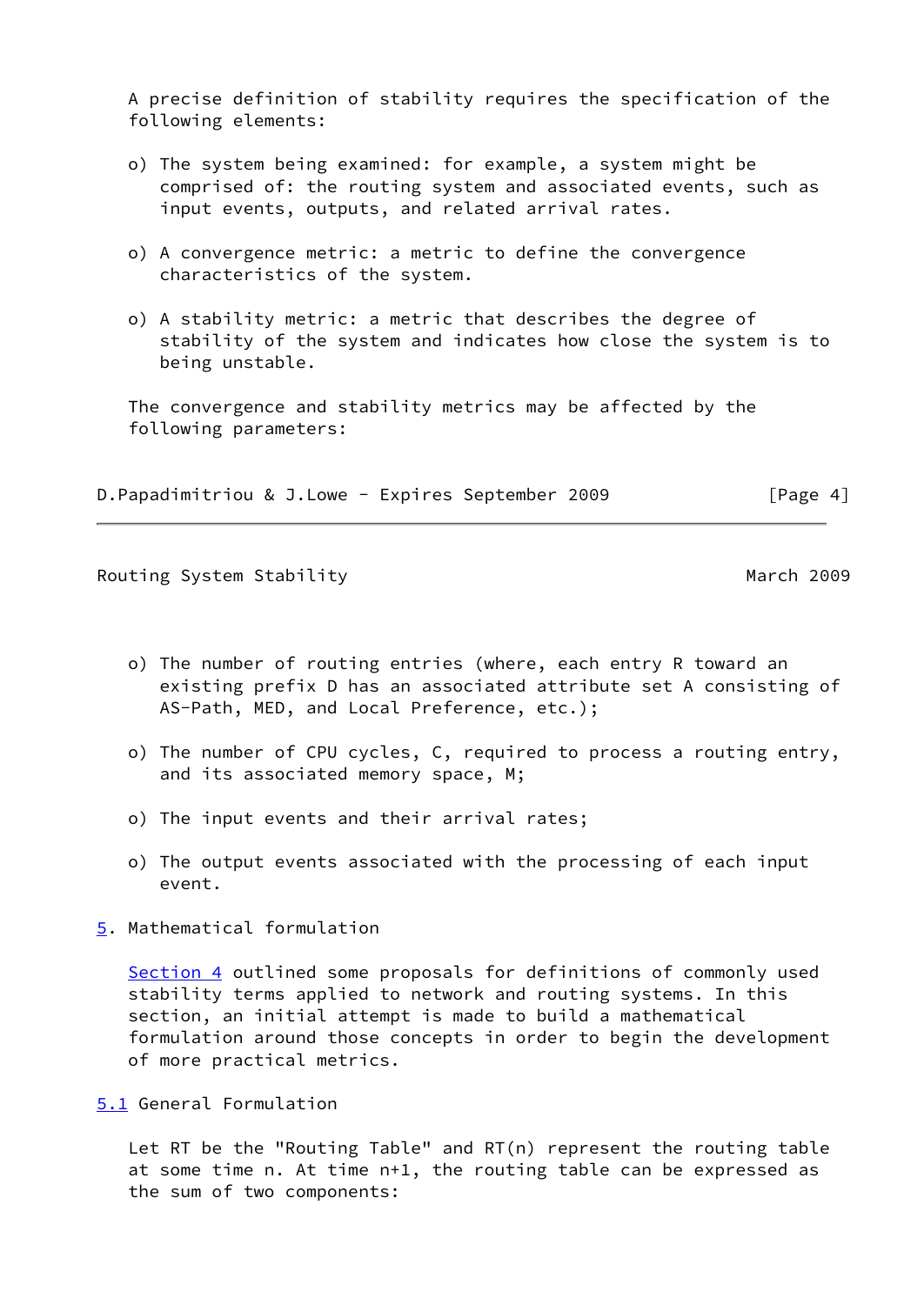$RT(n+1) = RTo(n) + deltART(n+1)$  (1)

 In this equation, RTo(n) is the set of routes that experience no change between n and n+1, and deltaRT(n+1) accounts for all route changes (additions, deletions, and changes to previously existing routes) between n and n+1. deltaRT(n+1) itself can expressed as the sum of two components:

deltaRT( $n+1$ ) = RTc( $n+1$ ) + RTn( $n+1$ ) (2)

In this equation,  $RTc(n+1)$  is a set of routes at time n that experience some sort of change at time n+1. Rtn(n+1) is a set of new routes observed at time n+1 that were not present at time n.

 RTc and RTn are each composed of two parts: one due to changes in network state (new routes appearing, changes to existing routes, etc.), and a second attributable to routing protocol changes (BGP session failure, BGP route attribute changes, changes to filtering policies, etc.). Equation (1) can be expanded to account for these separate effects. First, substitute equation (2) into equation (1):

 $RT(n+1) = RTo(n) + RTc(n+1) + RTn(n+1)$  (3)

D.Papadimitriou & J.Lowe - Expires September 2009 [Page 5]

Routing System Stability **March 2009** March 2009

As was mentioned, the terms  $RTC(n+1)$  and  $RTr(n+1)$  can be further expanded into their two constitute components:

 $RTC(n+1) = RTCN(n+1) + RTCR(n+1)$  (4)  $RTn(n+1) = RTnN(n+1) + RTnR(n+1)$  (5)

 In these two equations, "N" denotes the component due to network topology changes, and "R" denotes the component due to routing protocol changes.

 These equations can be used as the basis for deriving the convergence and stability metrics discussed in **[Section 4.](#page-3-0)** However, there are a number of issues that will need to be resolved in order to make progress:

 a) Some thought will need to be done on how to distinguish between network and routing protocol effects;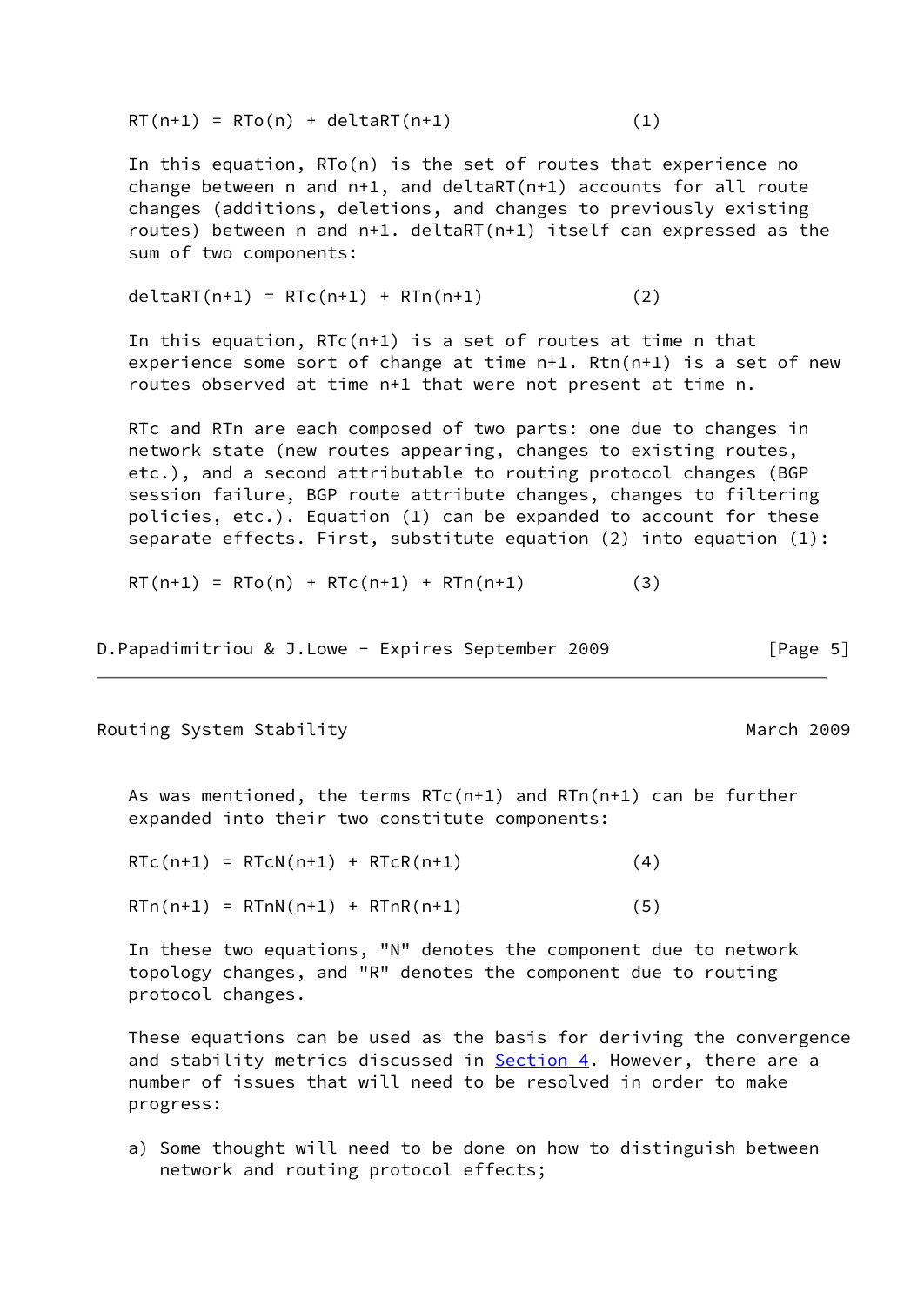- b) Some thought needs to be given to "timescales of applicability" in order to make assessments about what constitutes instability in a routing system from a practical point-of-view;
- c) Some thought needs to given to how a protocol can absorb network instabilities. [[RFC2902](https://datatracker.ietf.org/doc/pdf/rfc2902)] touches on this issue and indicated that damping the effects of route updates enhances stability, but possibly at the cost of reachability for some prefixes.
- <span id="page-6-0"></span>[5.2](#page-6-0) Derivation of stability metrics

 In this section we propose an algorithm for calculating a stability metric for a route and a routing table.

 First, we should make an attempt to quantify what we mean by stable, marginally stable, and unstable in the context of the routing table RT(n+1). Please note that this work is preliminary and is still in the process of being refined and tested.

We can start with the basic equation we previously developed:

 $RT(n+1) = RTo(n) + deltART(n+1)$ 

Let  $|deltaRT(n+1)|$  be the magnitude of the change to the routing table at some time n+1.

 For a routing table, RT(n+1), to be stable, the following condition must be met:

 $|deltaRT(n+1)|$  =< alpha as t -> infinity,

D.Papadimitriou & J.Lowe - Expires September 2009 [Page 6]

Routing System Stability **March 2009** March 2009

where alpha is a small, positive number.

For marginally stable systems, the following condition must be met:

alpha <  $|delta(R+1)|$  =< beta as t -> infinity,

where beta is a small, positive number, greater than alpha.

For unstable systems, the following condition is met:

 $|deltaRT(n+1)|$  > beta as t -> infinity.

One can see that we have not made distinctions for new routes or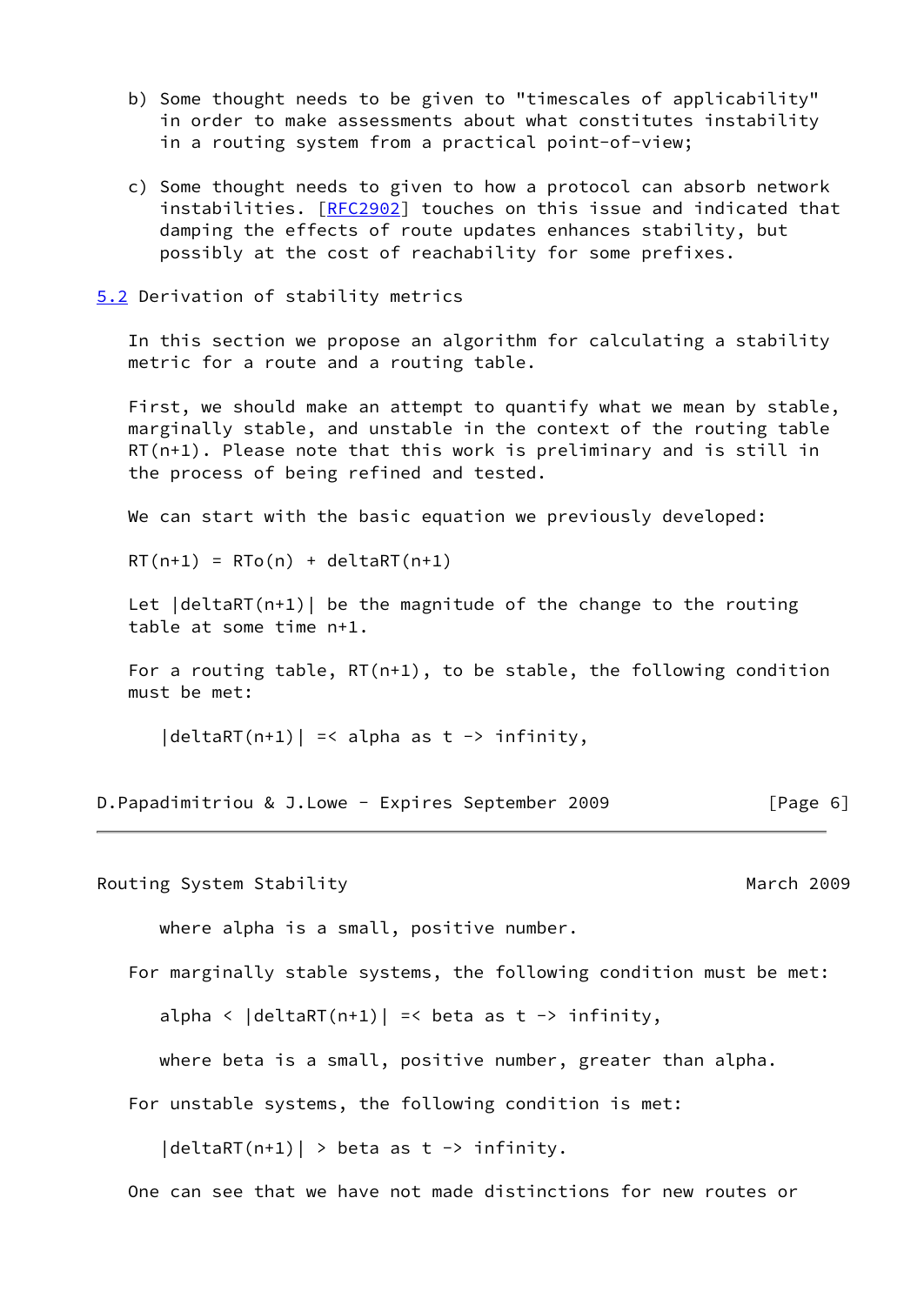changed routes, or for the source of disturbances to the system. This is a definition of stability at the highest, or coarsest, level.

 As well, alpha and beta will need to be set based on some sort of operational criteria. Among other things, alpha and beta will be dependent on the observation sampling frequency.

 In order to be able to compute |deltaRT(n+1)| we need to be able to calculate a stability metric for an individual route.

A route, rti(n+1), which is a component of RT(n+1), consists of:

 $rti(n+1) = {destination, path, attributes}.$ 

 A stability metric for rti might be most easily defined by an algorithm and in the next several paragraphs we will undertake such a development.

 Let the stability metric associated with a route rti be called fi. When a route is created, the initial value of fi is 0.

If rti never experiences any change, then fi remains constant at 0.

 If rti does experience a change (path or attribute or withdrawal), then fi changes according to the following:

```
if rti(n+1) != rti(n) then
/* the route has changed */fi(n+1) = fi(n) + 1
```
else

```
/* the route did not change */if fi(n) = 0 then
/* fi never drops to less than 0 */
```
D.Papadimitriou & J.Lowe - Expires September 2009 [Page 7]

Routing System Stability **March 2009** March 2009

$$
fi(n+1) = 0
$$

else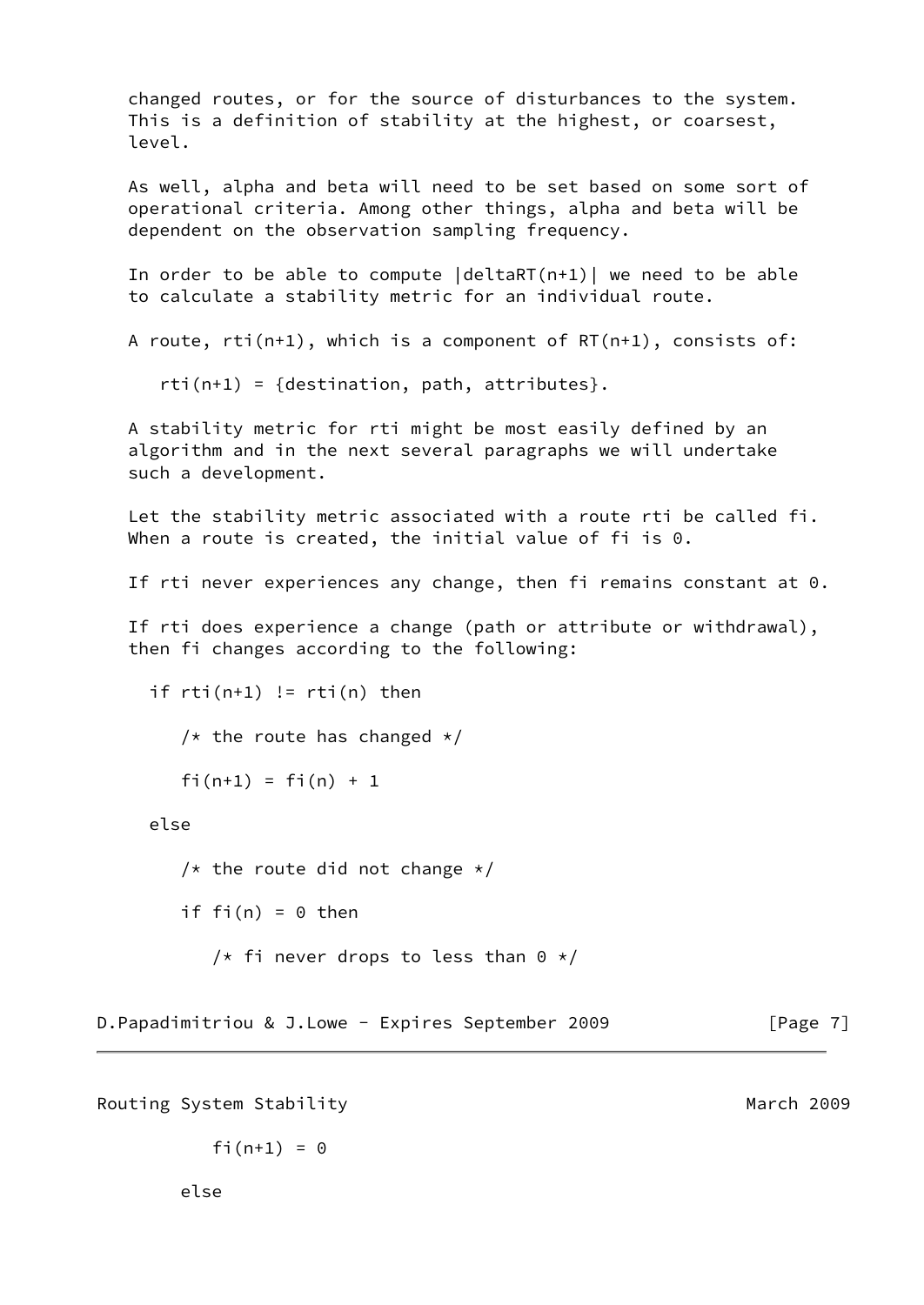/\* fi is decremented if there is no change in rti  $*/$ fi(n+1) =  $f(n)$  - 1 end if end if So, how does this work in the case where rti is withdrawn at some time n+1? Conceivably, fi(n+1) is 1 at a minimum when withdrawal occurs, and some non-zero value fi(n)+1, say gamma, at most according to the algorithm. As t increases, fi is kept around until it equals zero, at which time the route, rti, is discarded. With this definition of a stability metric for an individual route, one can take a stab at calculating a stability metric for an entire routing table.  $|delta(r+1)|$  is introduced as the change in stability metric associated with a single route, rti, from t=n to t=n+1. It is used to calculate |deltaRT(n+1)|, the stability metric of the entire routing table, RT, at time t=n+1.  $|deltaRT(n+1)|$  is normalized so that  $0$  is the minimum value and 1 is the maximum, where 0 implies perfect stability, and 1 indicates complete instability. Here is the candidate algorithm to evaluate  $|delta(R+1)|$ : for  $i = 1$  to number of routes in RT(n+1) if rti(n+1) is a new route then  $|delta($   $n+1)| = 0$  else /\* rti(n+1) is an existing route  $*/$ if fi(n) =  $0$  and fi(n+1) =  $0$  then /\* no change occurred to the route  $*/$  $|delta($  = 0 else /\* a change occurred to the route  $*/$ if  $fi(n+1) > fi(n)$  then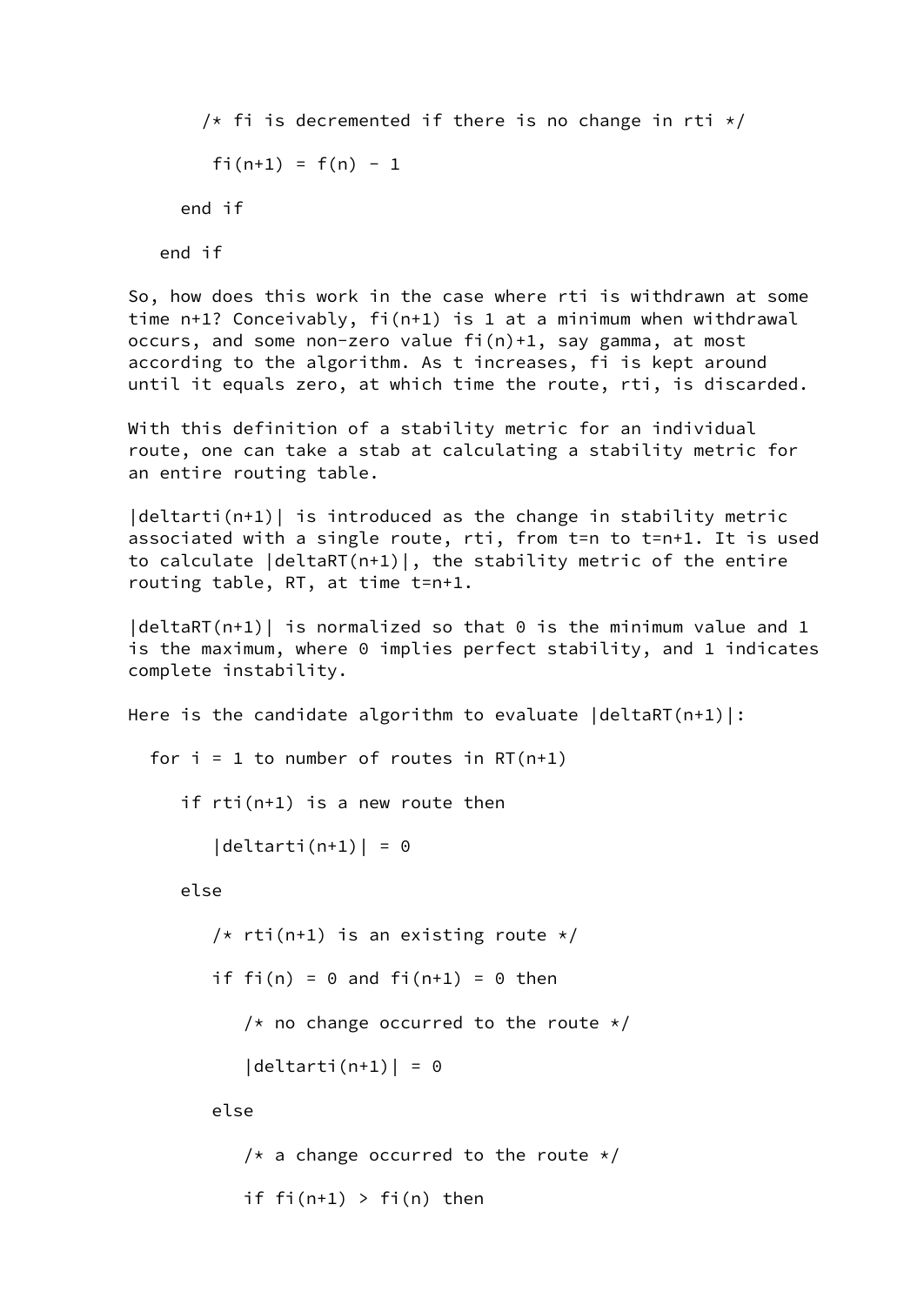```
Routing System Stability March 2009 March 2009
              |delta( n+1) | = [fi(n) + 1] / [fi(n+1) + 1] else
              |delta(1 + 1)| = f_1(n+1) / f_1(n) end if
         end if
      end if
   end i loop
|deltaRT(n+1)| = Sum(detarti(n+1)) / total number of routes inRT(n+1) The following notable properties can be observed:
- fi(n+1) and fi(n) can only be equal if they are both equal to 0 otherwise, fi(n+1) and fi(n) only differ by 1, and there is no
   theoretical upper limit on either fi(n+1) or fi(n).
- 0 = 1 |deltarti(n+1)| =< 1
We conclude this section by showing some example calculations for
|delta(T(n+1))| in a number of simple, but indicative situations.
 Example 1:
fi(n) = \{0, 1, 2, 1, 0, 0\} and fi(n+1) = \{1, 2, 1, 0, 0, 0\}|deltaRT(n+1)| = (1/2 + 2/3 + 1/2 + 0/1 + 0 + 0) / 6|deltaRT(n+1)| = 0.278 (rather stable)
 Example 2:
fi(n) = \{0, 0, 0, 0, 0, 0\} and fi(n+1) = \{1, 1, 1, 1, 1, 1\} |deltaRT(n+1)| = (1/2 + 1/2 + 1/2 + 1/2 + 1/2 + 1/2) / 6
|deltaRT(n+1)| = 0.5 (possibly heading to instability, but too early
 to judge)
 Example 3:
fi(n) = \{0, 1, 0, 1, 0, 1\} and fi(n+1) = \{1, 0, 1, 0, 1, 0\}|deltaRT(n+1)| = (1/2 + 0/1 + 1/2 + 0/1 + 1/2 + 0/1) / 6
```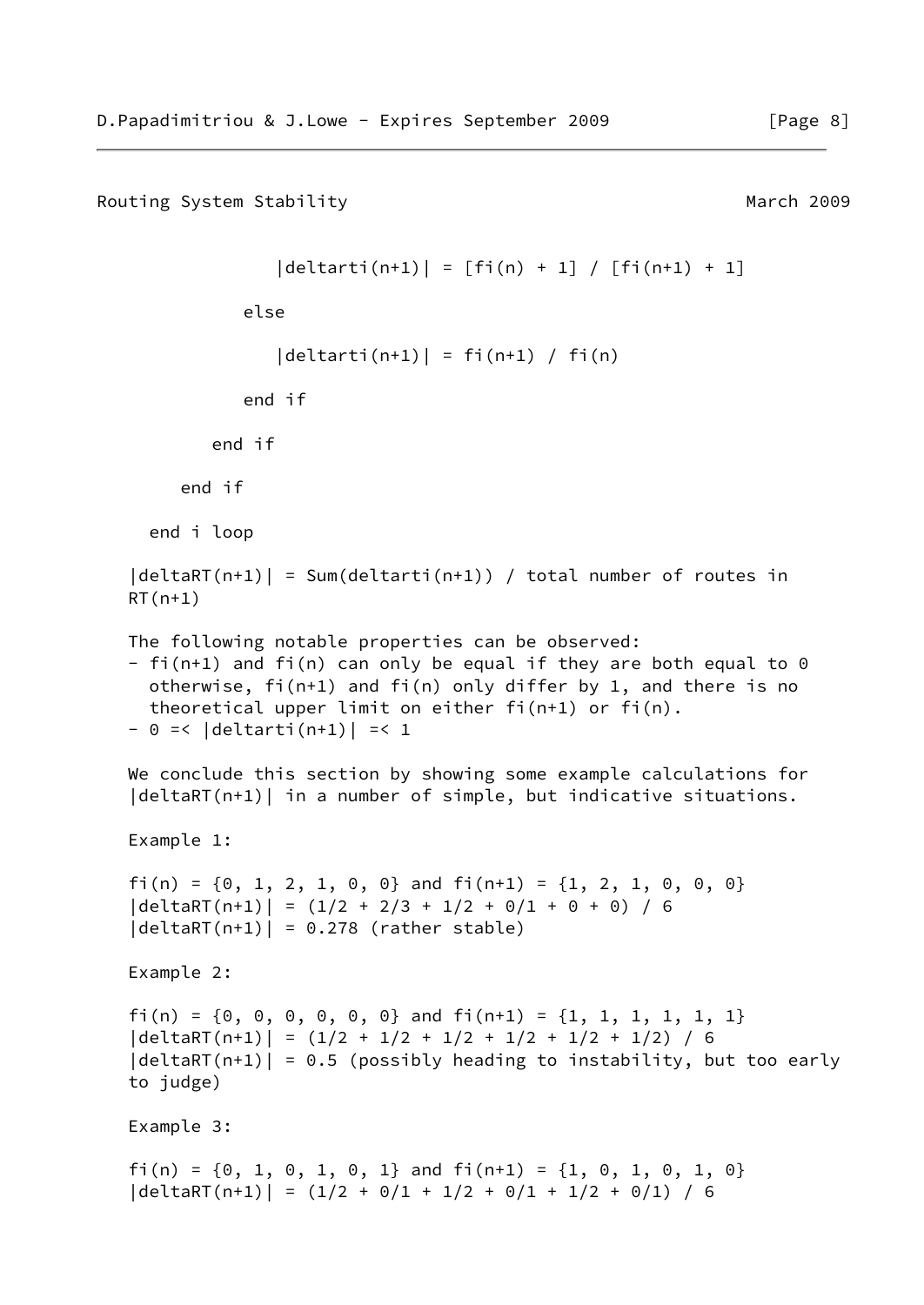$|delta(T(n+1))| = 0.25$  (possibly heading to instability, but too early to judge)

Example 4:

fi(n) =  ${56, 20, 63, 64, 0, 5}$  and fi(n+1) =  ${57, 19, 64, 65, 0, 4}$  $|delta(7n+1)| = (57/58 + 19/20 + 64/65 + 65/66 + 0 + 4/5) / 6$  $|deltaRT(n+1)| = 0.784$  (very unstable)

D.Papadimitriou & J.Lowe - Expires September 2009 [Page 9]

## Routing System Stability **March 2009** March 2009

<span id="page-10-0"></span>[6](#page-10-0). Previous work on BGP and Routing system stability

 There have been numerous studies of BGP dynamics over the years. In subsequent versions of this draft, they will be summarized in this section and general findings will be drawn.

 In this version of the document, we will just outline some of the findings surrounding recent studies concerned with interactions of BGP with Route Flap Damping (RFD) in order to show some of the complexity in understanding BGP dynamics.

 Work began in the early 1990s on an enhancement to the BGP called "Route Flap Damping" [\[RFC2439](https://datatracker.ietf.org/doc/pdf/rfc2439)]. The purpose of RFD was to prevent or limit sustained route oscillations that could potentially put an undue processing load on BGP. At that time there was a belief that the predominate cause of route oscillation was due to BGP routing sessions going up and down because they were being carried on circuits that were themselves persistently going up and down (see [\[Huston07b](#page-12-1)] for a fuller discussion). This would result in a constant stream of route updates and withdrawals from the affected BGP sessions that could propagate through the entire network due to the network's flat addressing architecture. The first draft of the RFD algorithm specification appeared in October 1993, updates and revisions lead to the publication of [RFC 2439](https://datatracker.ietf.org/doc/pdf/rfc2439), BGP Route Flap Damping, in November 1998 [[RFC2439](https://datatracker.ietf.org/doc/pdf/rfc2439)].

 Over the next several years, RIPE published three recommendations, [\[RIPE178](#page-12-2)], [[RIPE210\]](#page-13-0) and [\[RIPE229](#page-13-1)] in an attempt to establish guidelines for operators when setting RFD's user configurable parameters. The ultimate goal was to make the deployment of RFD consistent throughout the network because different vendors provided different default values for RFD's various parameters, and this could result in different damping behaviors across the network. The last of these recommendations, [\[RIPE229](#page-13-1)], was published in October 2001.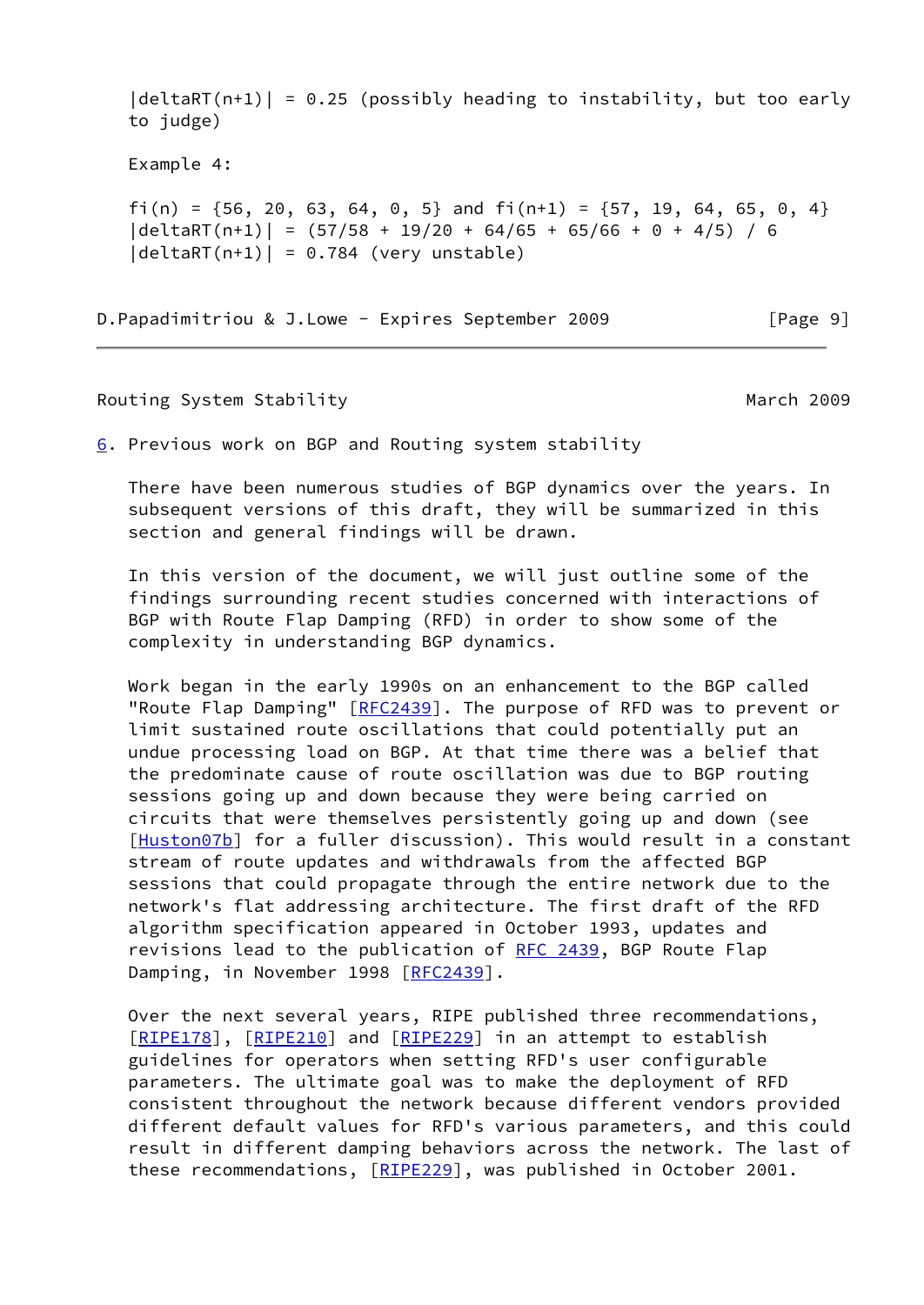In August 2002, Mao et al. [[Mao02\]](#page-12-3) published a paper that discussed how the use of RFD, as specified in [RFC 2439.](https://datatracker.ietf.org/doc/pdf/rfc2439) They showed that RFD can significantly slowdown the convergence times of relatively stable routing entries. This abnormal behavior arises during route withdrawal from the interaction of RFD with "BGP path exploration" (in which in response to path failures or routing policy changes, some BGP routers may try a sequence of transient alternate paths before selecting a new path or declaring destination unreachability). The NANOG 2002 presentation of Bush et al. [[Bush02](#page-12-4)] succinctly summarized the findings of Mao et al. [[Mao02\]](#page-12-3) and presented some observational data to illustrate the phenomena. The overall conclusion of this work was that it was best not to use RFD so that the overall ability of the network to re-converge after an episode of "BGP path exploration" was not needlessly slowed. In May 2006, RIPE published a final set of RFD recommendations [\[RIPE378](#page-13-2)] that directed operators to not use RFD due primarily to the findings presented in [\[Mao02](#page-12-3)].

D.Papadimitriou & J.Lowe - Expires September 2009 [Page 10]

Routing System Stability **March 2009** March 2009

Recently, solutions such as EPIC [\[Chandrashekar05](#page-12-5)], or improving BGP convergence through Root Cause Notification (BGP-RCN) [[Pei05\]](#page-12-6) have been proposed to solve the "BGP path exploration" problem; however, there are several details that still require consideration.

BGP stability has also been reported in [\[RFC4984](https://datatracker.ietf.org/doc/pdf/rfc4984)], outcome of the Routing and Addressing Workshop held by the Internet Architecture Board (IAB).

<span id="page-11-0"></span>[7](#page-11-0). Security Considerations

TBD.

<span id="page-11-1"></span>[8](#page-11-1). IANA Considerations

This document makes no requests to IANA for action.

- <span id="page-11-2"></span>[9](#page-11-2). References
- <span id="page-11-3"></span>[9.1](#page-11-3) Normative References
	- [RFC2902] S.Deering, et al., "Overview of the 1998 IAB Routing Workshop", [RFC 2902](https://datatracker.ietf.org/doc/pdf/rfc2902), August 2000.
	- [RFC2439] Villamizar, C., Chandra, R., and Govindan, R., "BGP Route Flap Damping", [RFC 2439](https://datatracker.ietf.org/doc/pdf/rfc2439), November 1998.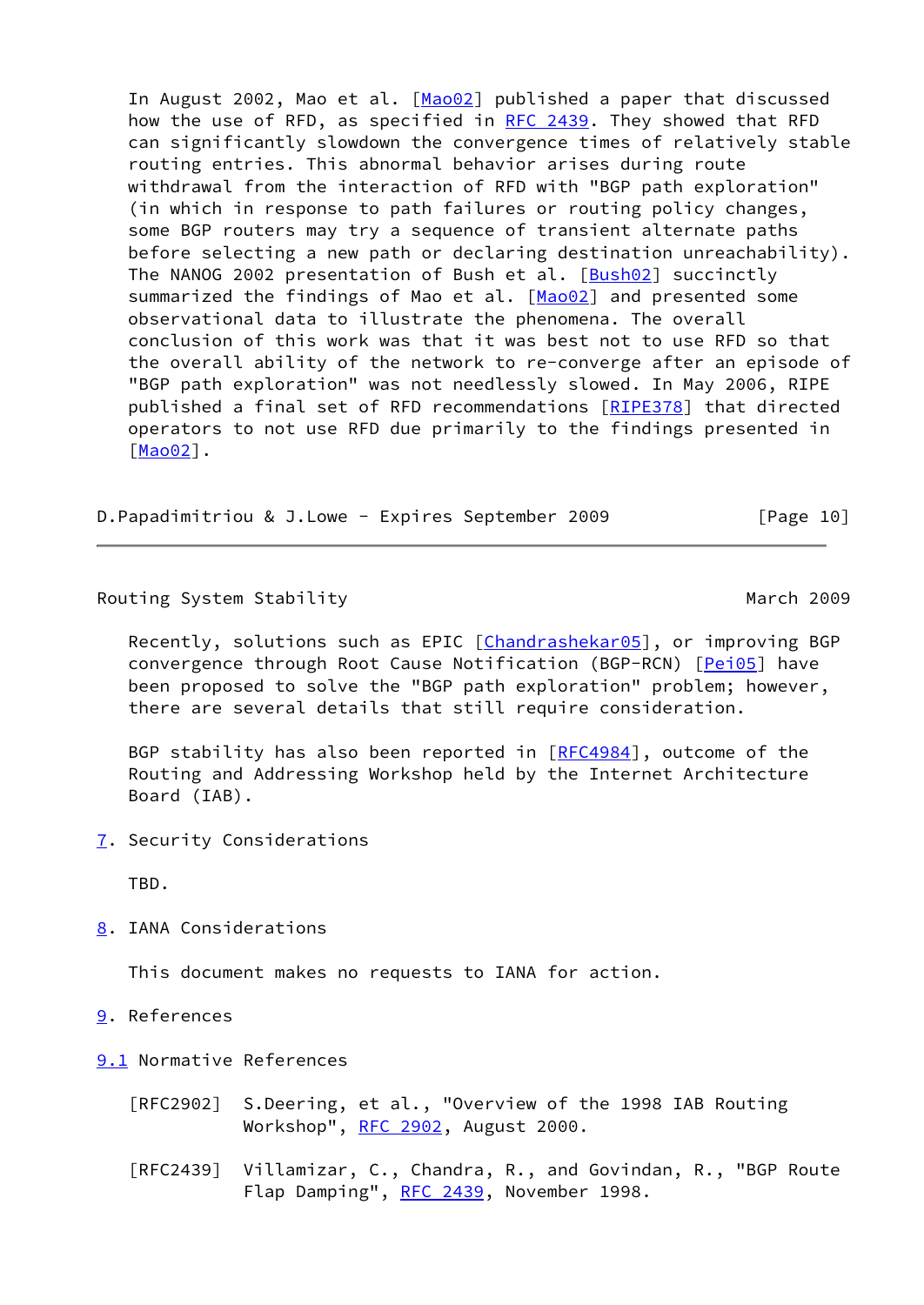- [RFC4271] Y.Rekhter, T. Li, and S.Hares, Ed., "A Border Gateway Protocol 4 (BGP-4)", [RFC 4271](https://datatracker.ietf.org/doc/pdf/rfc4271), January 2006.
- [RFC4984] D.Meyer, Ed., L.Zhang, Ed., K.Fall, Ed., "Report from the IAB Workshop on Routing and Addressing", [RFC 4984](https://datatracker.ietf.org/doc/pdf/rfc4984), September 2007.

<span id="page-12-7"></span>[9.2](#page-12-7) Informative References

<span id="page-12-4"></span> [Bush02] Bush, R., Griffin, T., and Mao, Z.M., "Route flap damping harmful?", NANOG-26, 28 October 2002. <http://www.nanog.org/mtg-0210/ppt/flap.pdf>

<span id="page-12-5"></span>[Chandrashekar05] J.Chandrashekar, Z.Duan, Z.-L.Zhang, and J.Krasky, Limiting path exploration in BGP, In Proc. IEEE INFOCOM 2005, Miami, Florida, March 2005.

<span id="page-12-0"></span>[Huston07a] G.Huston,<http://bgp.potaroo.net>, 2007.

- <span id="page-12-1"></span> [Huston07b] G.Huston, "Damping BGP", June 2007, <http://www.potaroo.net/ispcol/2007-06/dampbgp.html>
- [Labovitz00] C.Labovitz, A.Ahuja, A.Bose, and F.Jahanian, "Delayed Internet Routing Convergence," in Proceedings of ACM SIGCOMM'00.

|  | D. Papadimitriou & J. Lowe - Expires September 2009 | [Page 11] |
|--|-----------------------------------------------------|-----------|
|--|-----------------------------------------------------|-----------|

Routing System Stability **March 2009** March 2009

- [Li07] T.Li, G.Huston, "BGP Stability Improvements", Internet draft, work in progress, [draft-li-bgp-stability-01,](https://datatracker.ietf.org/doc/pdf/draft-li-bgp-stability-01) June 2007.
- <span id="page-12-3"></span>[Mao02] Z.Mao, R.Govindan, G.Varghese, and R.Katz, "Route Flap Damping Exacerbates Internet Routing Convergence", ACM SIGCOMM'02, August 2002.
- <span id="page-12-6"></span> [Pei05] D.Pei, M.Azuma, D.Massey, and L.Zhang, "BGP-RCN: improving BGP convergence through root cause notification", Computer Networks, ISDN Syst. vol. 48, no. 2, pp 175-194, June 2005.
- <span id="page-12-2"></span> [RIPE178] Barber, T., Doran, S., Karrenberg, D., Panigl, C., and Schmitz, J., "RIPE Routing-WG Recommendations for coordinated route-flap damping parameters", RIPE-178, 2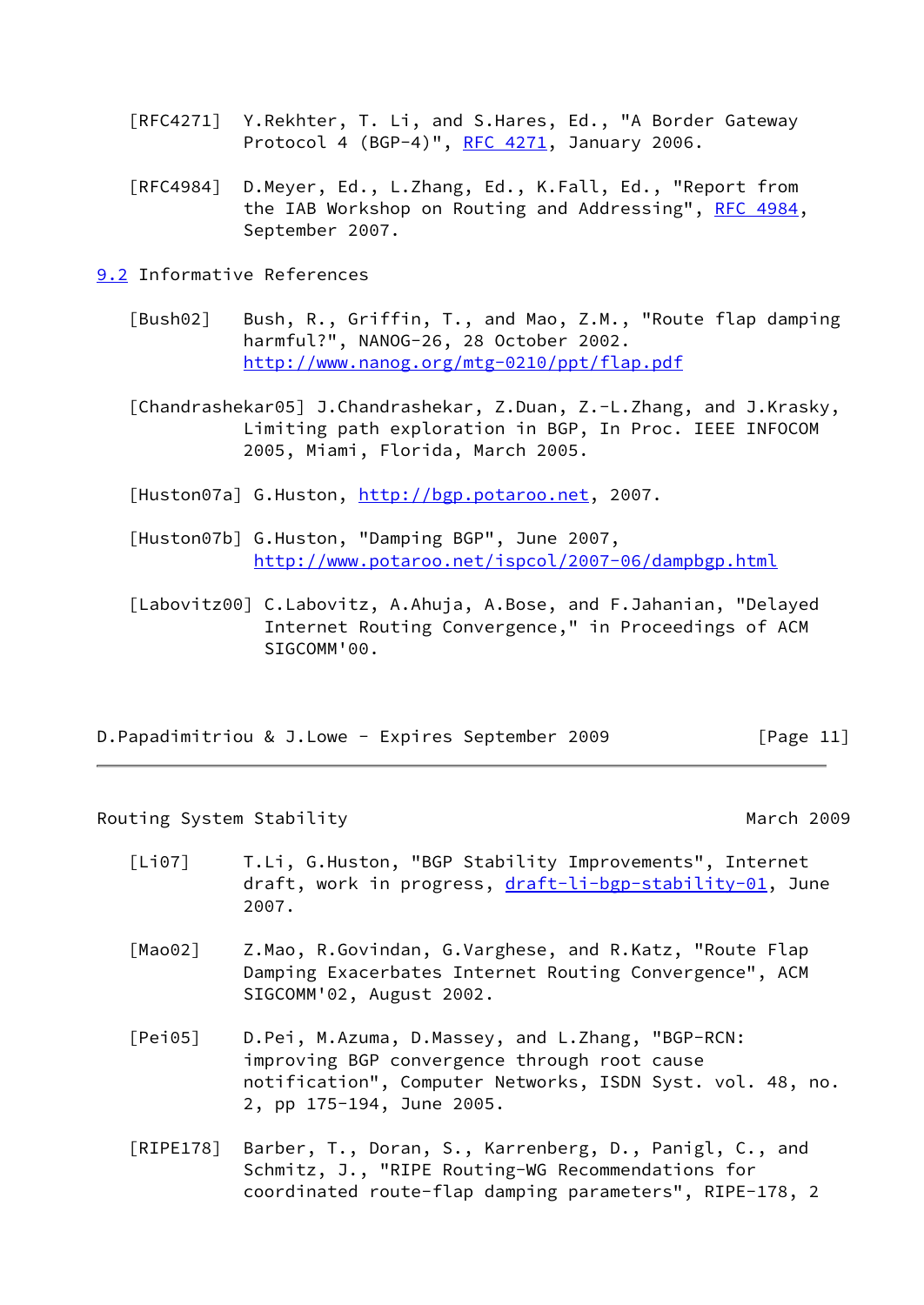February 1998. <http://www.ripn.net:8080/nic/ripe-docs/ripe-178.txt>

- <span id="page-13-0"></span> [RIPE210] Barber, T., Doran S., Karrenberg, Pangil, C., and Schmitz, J., "RIPE Routing-WG Recommendation for coordinated route-flap damping parameters", RIPE-210, 12 May 2000.<http://www.ripn.net/nic/ripe-docs/ripe-210.txt>
- <span id="page-13-1"></span> [RIPE229] Panigl, C., Schmitz, J., Smith, P., and Vistoli, C., "RIPE Routing-WG Recommendations for Coordinated Route flap Damping Parameters", RIPE-229, 22 October 2001. <ftp://ftp.ripe.net/ripe/docs/ripe-229.txt>
- <span id="page-13-2"></span> [RIPE378] Smith, P., and Panigl, C., "RIPE Routing Working Group Recommendations on Route-flap Damping", RIPE-378, 11 May 2006.<http://www.ripe.net/ripe/docs/ripe-378.html>

<span id="page-13-3"></span>[10.](#page-13-3) Authors' Addresses

 Dimitri Papadimitriou Alcatel-Lucent Copernicuslaan 50 B-2018 Antwerpen, Belgium Phone: +32 3 2408491 Email: dimitri.papadimitriou@alcatel-lucent.be

 James Lowe Alcatel-Lucent 600 March Road Ottawa, Ontario Canada, K2K 2E6 Phone: 1-613-784-1495 Email: jim.lowe@alcatel-lucent.com

D.Papadimitriou & J.Lowe - Expires September 2009 [Page 12]

Routing System Stability **March 2009** March 2009

Disclaimer of Validity

 All IETF Documents and the information contained therein are provided on an "AS IS" basis and THE CONTRIBUTOR, THE ORGANIZATION HE/SHE